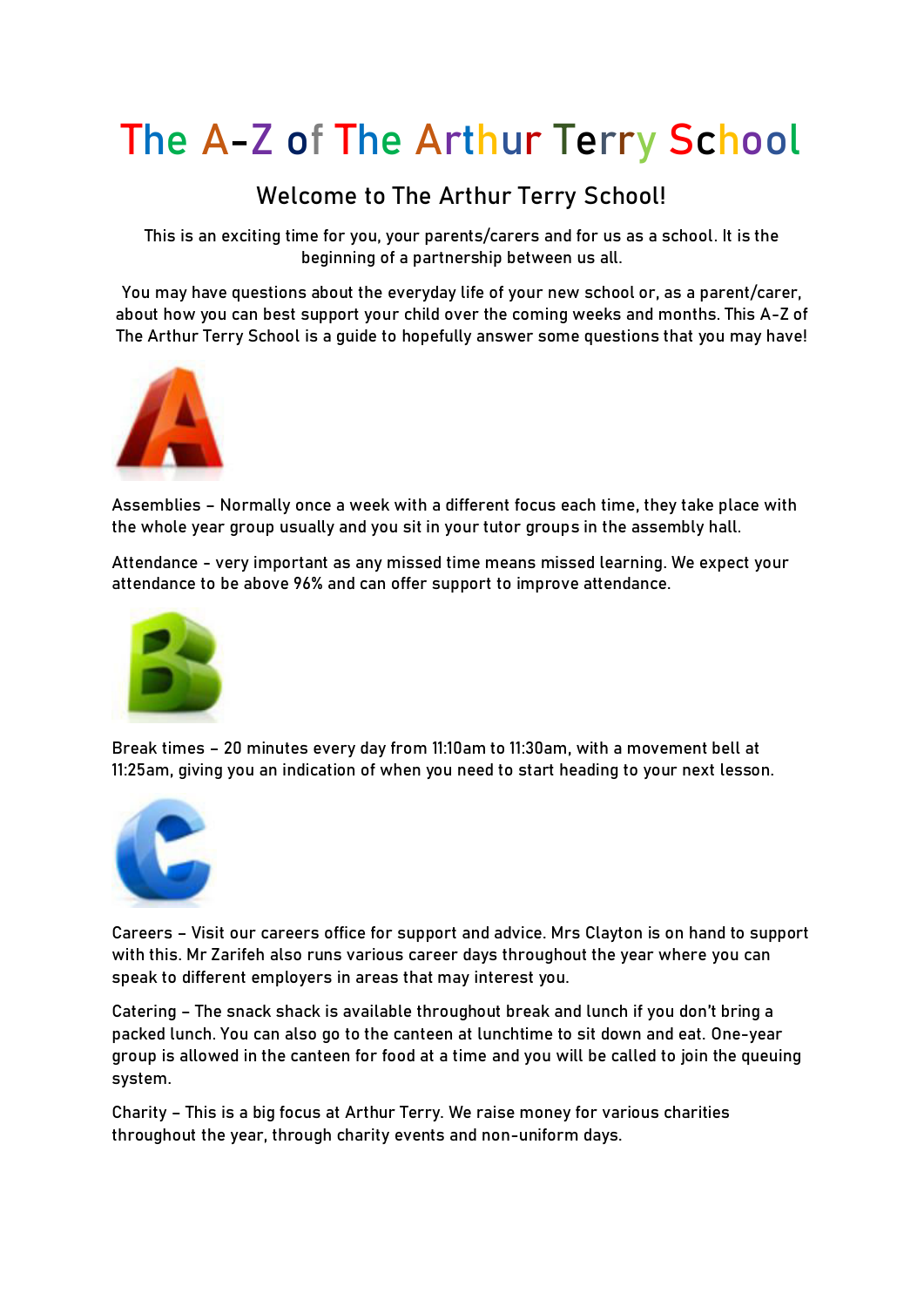**Curriculum** – lots of different subjects to start with to help you decide what you really want to do for your GCSEs and further, so take part and enjoy them all. In year 7 you will study Art & Design, Design Technology, Computing, Drama, English, Food Preparation & Nutrition, Geography, History, IBEC, Maths, Music, PE, PSHCE, Science and Spanish or French.



**Detentions** - hopefully this will not happen, but detentions are sat on the day you receive them. 30 minutes after school in the dining hall. They are also recorded on your Go4Schools and will result in 2 negative behaviour points.

**Discipline** – we have high expectations of all our students, but we do have a behaviour system in place to offer praise, rewards and challenge poor behaviour.



**Equipment** – make sure that you bring the correct equipment each day for all your subjects. You must have a black or blue pen, a green pen, pencil, rubber, ruler, calculator and protractor and glue stick. Also, remember your PE kit for the days that you have PE.

**Extra-Curricular** – all enrichment activities can be found on the school website. Keep your eyes out as different clubs and activities come up each half term. Clubs include Alternative Sports, Retro Gaming, Board games, Anime, STEM, Handball, Football and many more.



**Fingerprint** – on your first day we will set you up with an account to pay for food and drinks in school. Your parents/carers can add additional money on parent pay. You do not need to bring money into school.

**Form groups** – There are nine tutor groups in each year group, with an A and B half in each year group.

**Friends for life** - you will stay in your tutor group until the end of year 11 so please treat everyone nicely and with respect.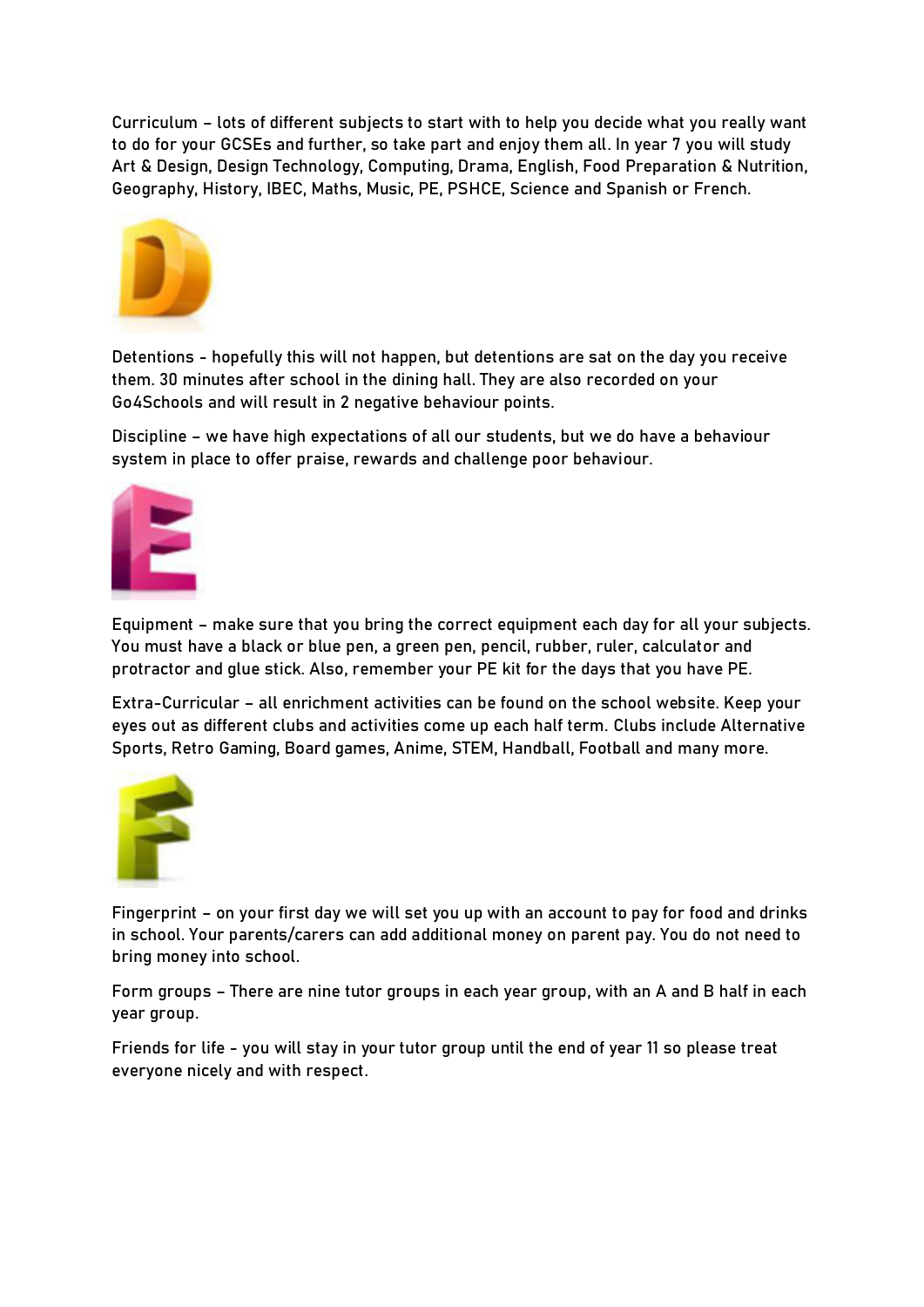

**Growth Mindset** - challenge yourself to meet new people and try new things. It is the only way we learn.

**GO4SCHOOLS** – A system that students, parents and teachers use to track praise and behaviour, homework, timetable, progress and reports. You can log in from home on the computer or your phone. Our ICT Staff with go through how to do this with you in the first couple of days here at the school.



**Holidays** - Same as primary school so do not worry.

**Home Learning** – Student, parents and teachers all use GO4SCHOOLS for homework activities and instructions. Each subject is expected to set homework each week, however this will be in small, manageable chunks.



**Instrumental Tuition** - for those that play an instrument or wish to play, you may be able to have small group sessions over the term at a reasonable cost. Speak to your music teacher about further support and tuition.

**ICT** - emails and Go4SCHOOLS play a big part in student and teacher communication so please ask your form tutor if you need further support. Your ICT teacher will go through all these systems with you in your lessons.

**Interests** - we cover a wide variety of hobbies and interests at Arthur Terry so please ask your tutor what is available when you first meet in year 7.

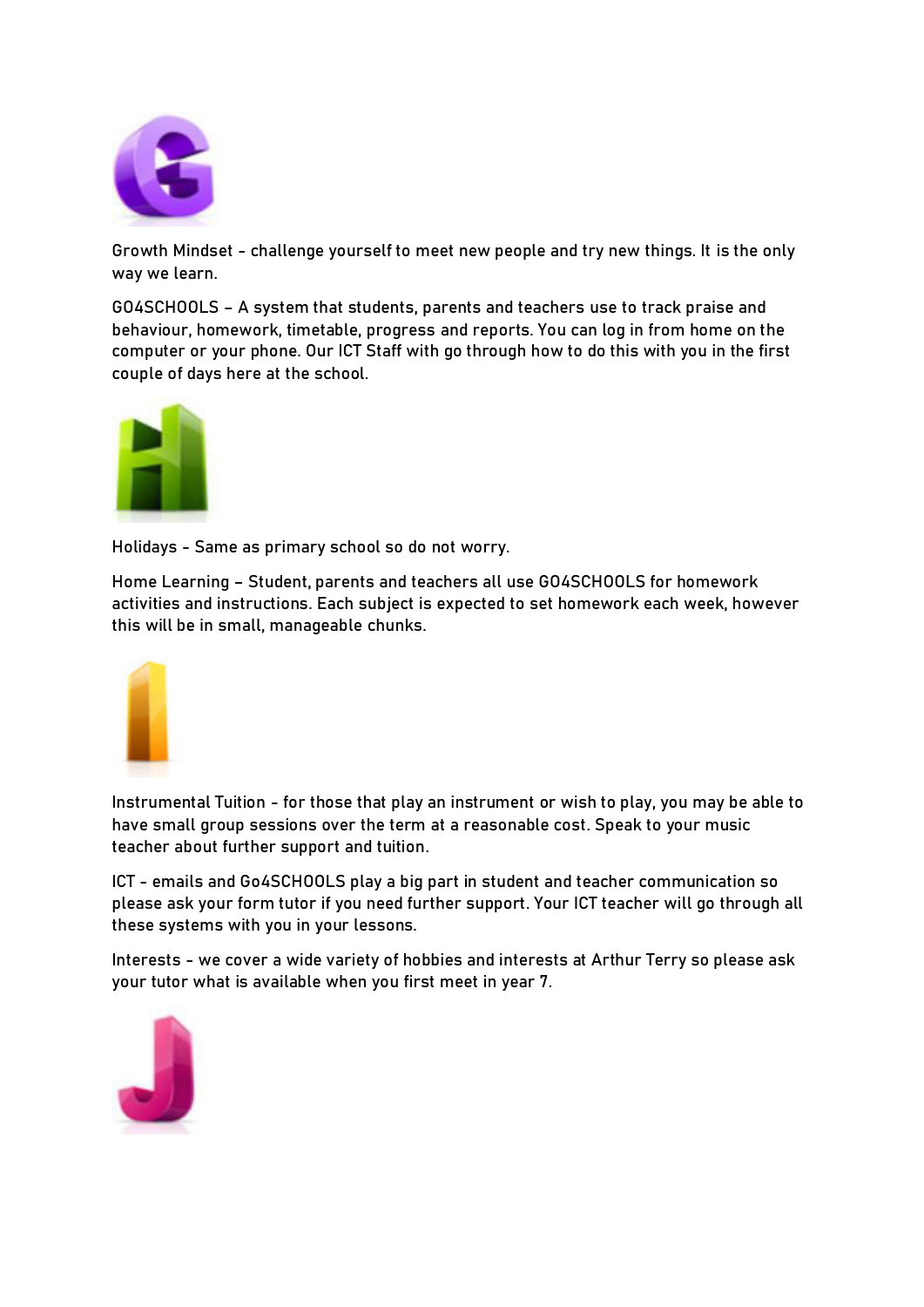**Junior school** - You will have a day to yourself at the start of year 7 to help with getting to know the layout of the school, how break and lunch works as well as meet all your new teachers and most importantly your tutor who you will see every day.



**Knowledge** – Remember to recap your learning from previous lessons and asks plenty of questions. Subjects will provide knowledge organisers to help you with your learning. Do what you can in your own time to develop your knowledge and understanding in your subject areas.

**Key stage 3** – Towards the end of half term, there is a settling in evening with your parents/carer and tutor. It is a chance for your tutor to get to know you further and see how you are doing. A date will be announced in September.



**Learning** – Earn praise points by being an Arthur Terry learner and focusing on our 4 core strands:

> Resilience Active learning Meta-cognition Preparation



**Medical Room** - not feeling well? Ask your teacher if you can see the school first aiders and with their permission, head down to reception with a friend.

**Mindfulness** - be mindful of everyone around you. Everybody is different so be friendly and supportive. You will do lots of tutor activities on this.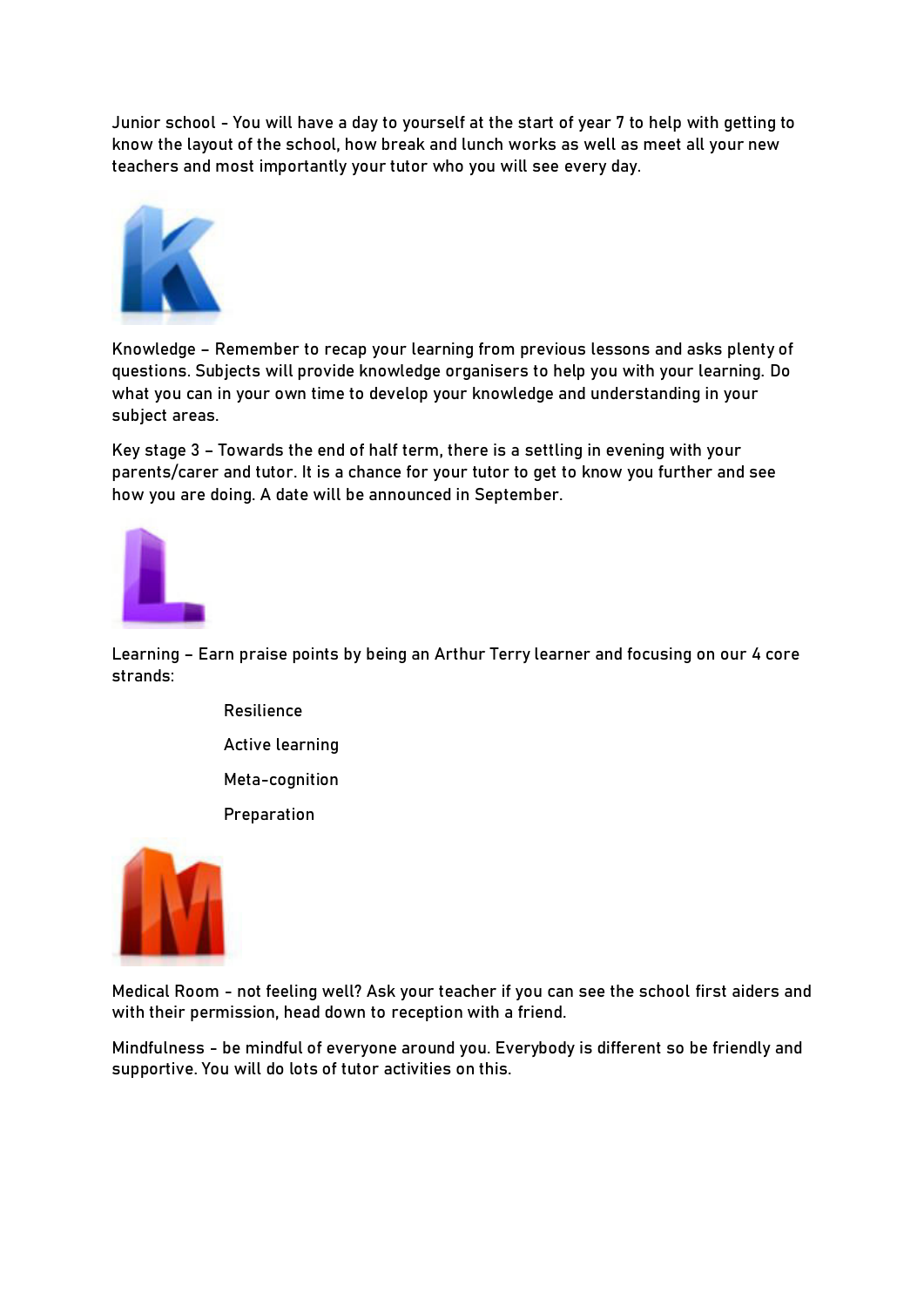

**Noticeboards** - check you tutor notice board for any weekly activities and challenges in terms of charity and praise.



**One-way system** - always walk down corridors on the left-hand side to prevent any traffic jams. Year 7 are not allowed on the top balcony unless it is to visit the Year 7 office. Your tutor will walk and talk you through this on your first day.



**Parentpay** – this is for your parents/carers to pay for your lunches in school. School trips will also be paid for using this system. Please do not bring in money to school.

**Pastoral Support** – If you have any questions or problems please use your Tutor for support. If you cannot find your Tutor, then please visit your Progress Leader. You will meet these members of staff on your first day so do not worry about that over the summer.

**Planners** - if you use a planner or diary, you will have to buy one yourself and bring it into school. Do not forget we use Go4SCHOOLS; this will help to keep you organised.

**Praise points** – It is a fantastic achievement to get a praise point so save them up and buy something from our praise shop. The more points you get the more you have available to spend. Praise points also count towards the total for your house!

**Pupil Voice** - Your views and opinions matter, so please speak up. We have questionnaires and a student voice committee to make your school experience enjoyable!



**Questions** - you are encouraged to ask questions to improve your learning.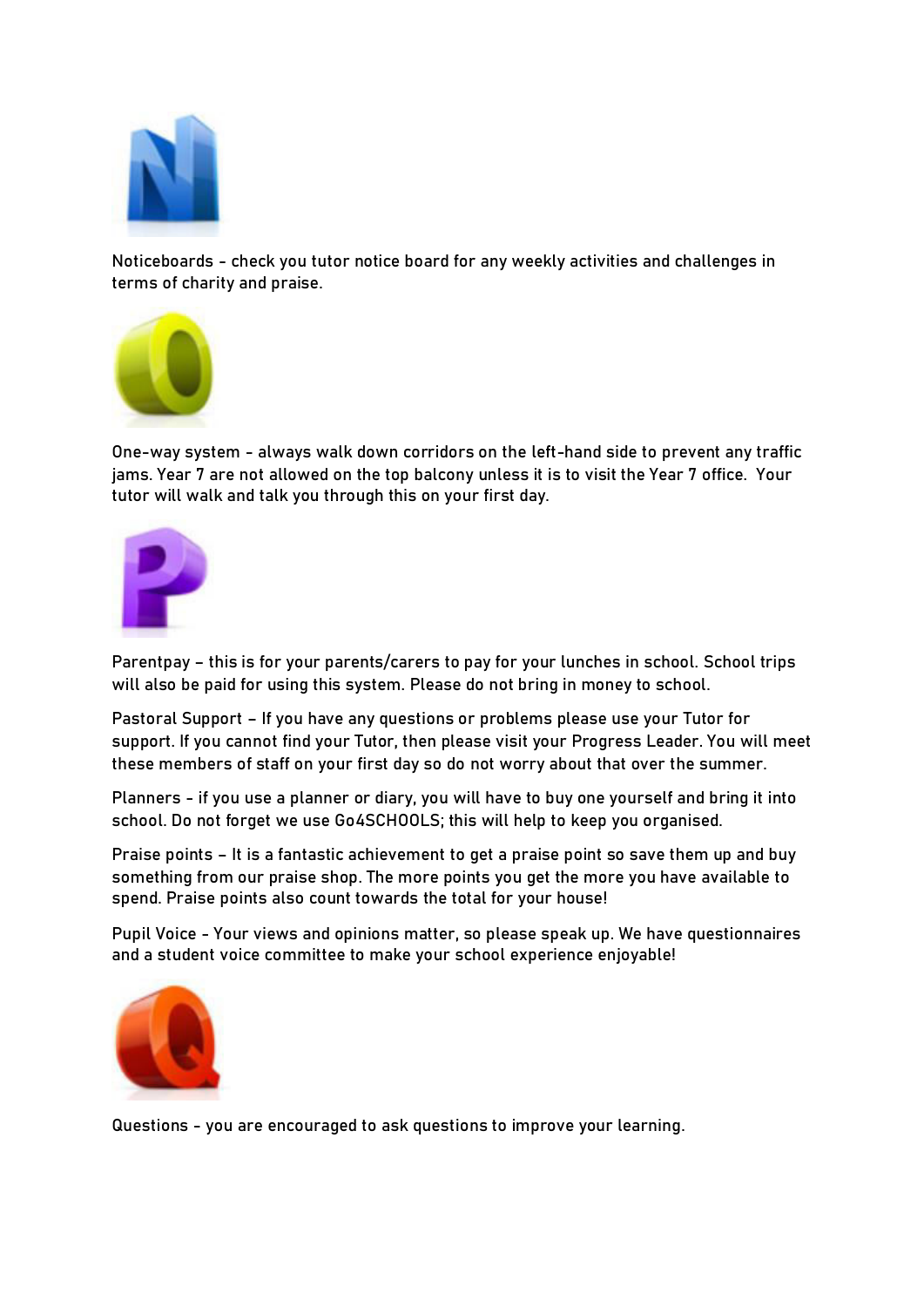

**Reports** - one interim report and one full report every year. This will be on Go4SCHOOLS for you and your parents/carers to look at.

**Respect** – please and thank you, opening doors. It's the little things that make your school experience more enjoyable.

**Reading and Relaxation** - once a week we dedicate a tutor session to read something that we enjoy or are interested in.



**School day**

-Registration - 8:50am to 9:10am

-Period 1 – 9:10am to 10:10am

-Period 2 – 10:10am to 11:10am

-Break – 11:10am to 11:30am

-Period 3 – 11:30am to 12:30pm

-Lunch – 12:30pm to 1:05pm

-Period 4 – 1:05pm to 2:05pm

-Period 5 – 2:05 to 3:05pm End of day

**Senior Leadership Team (SLT)** - each year group has two members of the Senior Leadership Team who are there to support you to achieve your best at Arthur Terry.

**Sports** – we compete across Birmingham in a wide range of sports such as cricket, football, handball, netball, rounders. Ask your PE teachers for more details on clubs and teams!

**Sports Day** - ATLP sports event held during the summer term. Schools from across the partnership join up for this big event. This will hopefully resume in 2022!

**STEM** - Science, Technology, Engineering and Mathematics. STEM club is a weekly club after school where you can do cool experiments that you may not have the chance to do in normal lessons.

**Student Support Services (SSS)** – if anything is bothering you or you have had problems during the school day, please visit SSS in A2 for support. Please remember that they are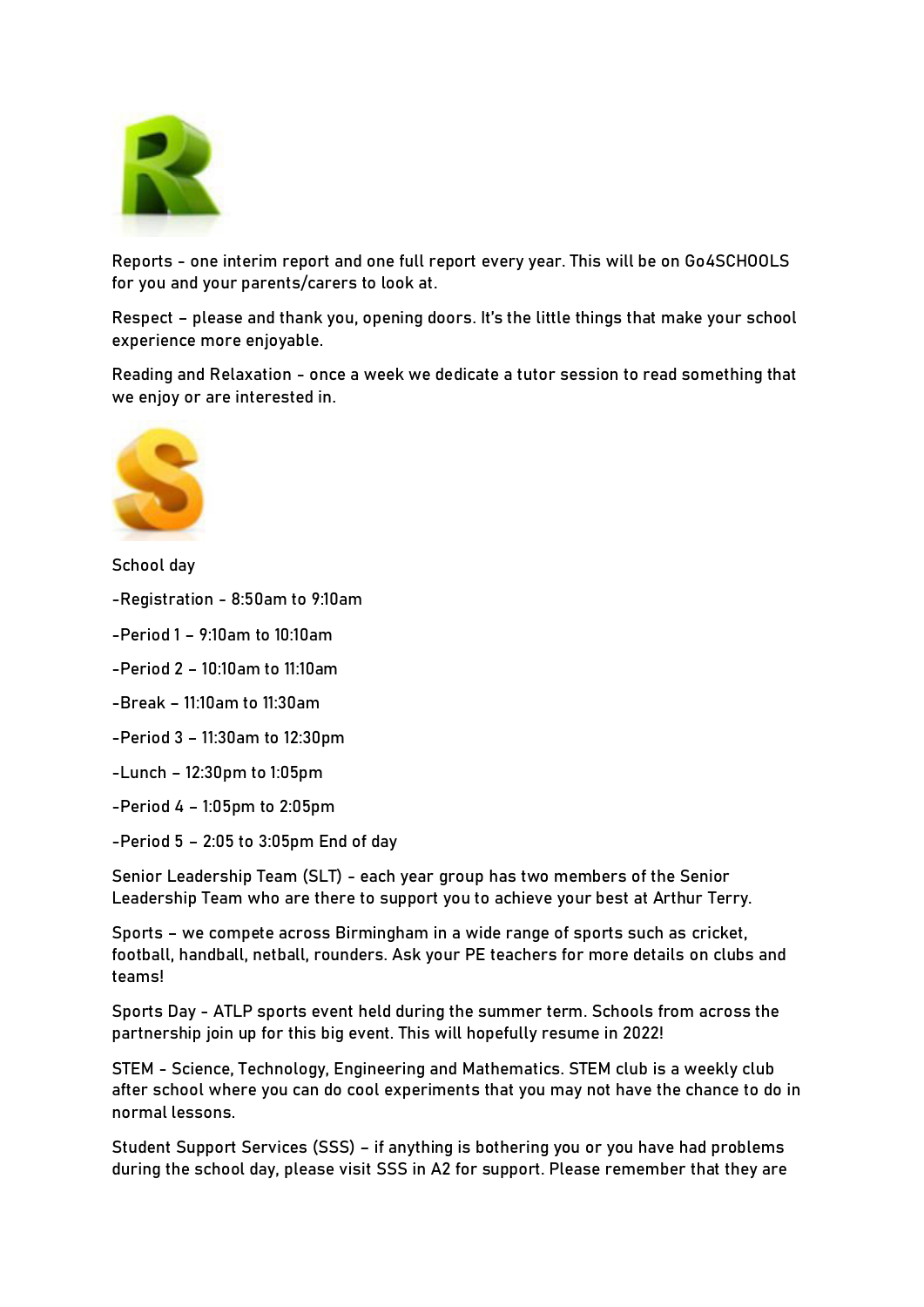available throughout the day so please don't go during your lesson unless your teacher has given you permission.



**Teams** - You will be taught how to use Microsoft Teams. This will be where lesson resources will be uploaded and in the event of school closure, you may use Microsoft Teams for live lessons. It's easy to use and a good way for your teachers to share messages with their teaching groups.

**Time or Timings** - see above regarding the school day. Please do not be late for any of your lessons or for registration as this will impact on your learning and will lead to a detention.

**Transition** – do not be afraid about the change in schools. You will meet new friends and we are looking forward to having you at The Arthur Terry School. There are over 250 new starters in Y7, you are not alone!

**Trips** - regular trips and events are organised by staff so please keep an eye out on the school website for these. Parent Pay will be used to pay for these.



**Uniform** - Clive Mark is the main supplier of our school uniform. Please check the school website for links and guidance on uniform, especially with your school shoes. You will also need to ensure you get the correct colour Tie for year 7.



**Values** - focus on being an Arthur Terry learner and look out and support your peers and classmates.

**Views** - Assemblies and tutor activities cover a lot of different topic areas. This helps develop our awareness of the world around us, so be open about your views and opinions on things like charity, LGBTQ+, government, world book day, earth day, careers and many others.